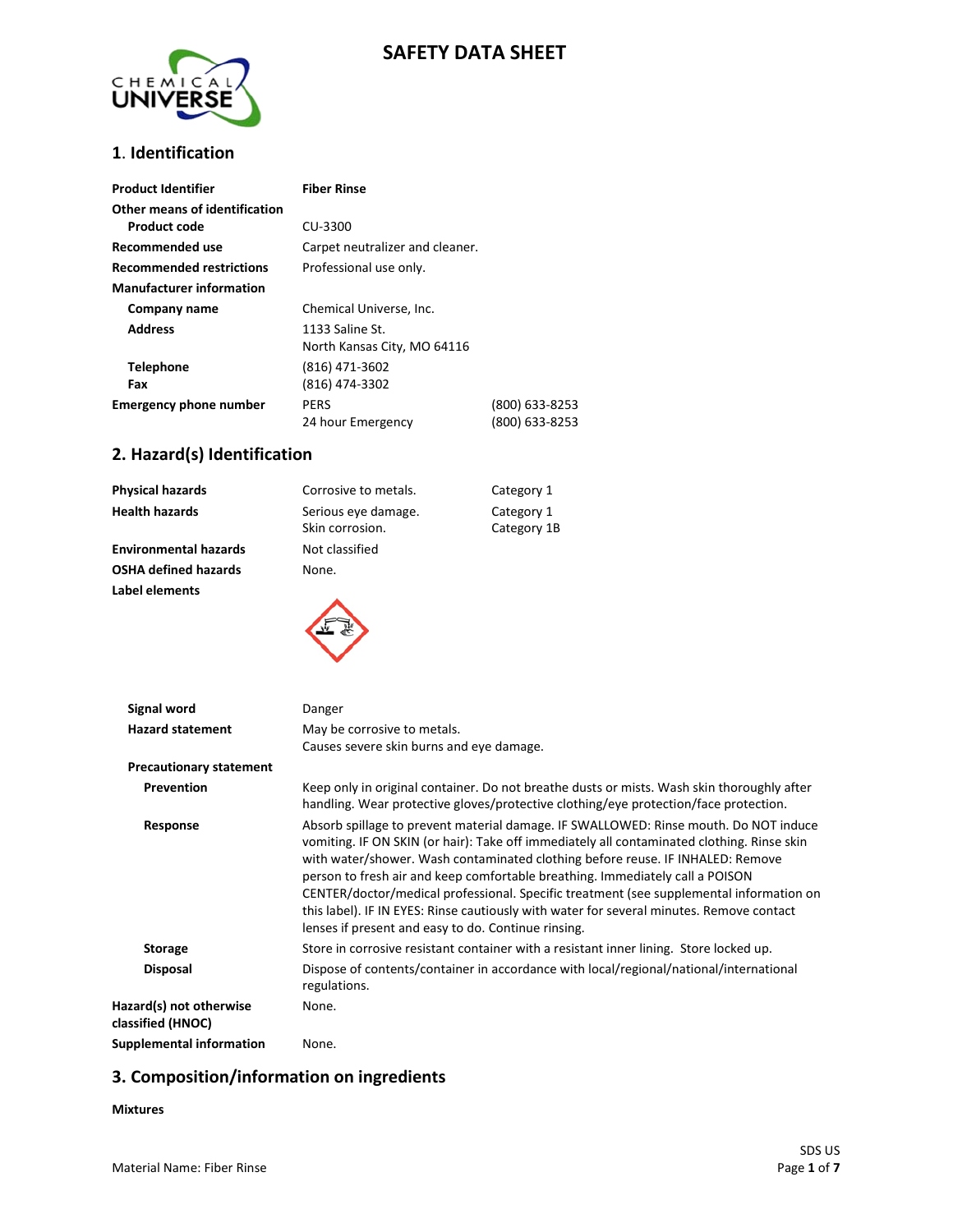| <b>Chemical name</b>                     | <b>CAS number</b> | %        |
|------------------------------------------|-------------------|----------|
| Phosphoric acid                          | 7664-38-2         | $5 - 10$ |
| C8-10 ethoxylate phosphate               | 68130-47-2        | $1 - 4$  |
| 2-butoxyethanol                          | 111-76-2          | $1 - 4$  |
| Other components below reportable levels |                   | 90-100   |

#### **4. First-aid measures**

| <b>Inhalation</b>                                                            | Move to fresh air. Call a physician if symptoms develop or persist.                                                                                                                    |
|------------------------------------------------------------------------------|----------------------------------------------------------------------------------------------------------------------------------------------------------------------------------------|
| <b>Skin contact</b>                                                          | Remove contaminated clothing immediately and wash skin with soap and water. In case of<br>eczema or other skin disorders: Seek medical attention and take along these instructions.    |
| Eye contact                                                                  | Rinse with water for at least 15 minutes. Remove contact lenses if present and easy to do so.<br>Immediately call a physician or transport to hospital.                                |
| Ingestion                                                                    | Rinse mouth. Get medical attention immediately. Do not induce vomiting.                                                                                                                |
| <b>Most important</b><br>symptoms/effects, acute and<br>delayed              | Can cause serious eye damage. Can cause burning sensation in affected areas. Shortness of<br>breath, respiratory tract irritation or damage.                                           |
| Indication of immediate<br>medical attention and special<br>treatment needed | Provide general support measures and treat symptomatically. Keep victim under observation.<br>Symptoms may be delayed.                                                                 |
| <b>General information</b>                                                   | Ensure that medical personnel are aware of the material(s) involved, and take precautions to<br>protect themselves. Wash contaminated clothing before reuse. Use with extreme caution. |

# **5. Fire-fighting measures**

| Suitable extinguishing media                                        | Water fog. Foam. Dry chemical powder. Carbon dioxide $(CO2)$                                  |
|---------------------------------------------------------------------|-----------------------------------------------------------------------------------------------|
| Unsuitable extinguishing<br>media                                   | Do not use water jet as an extinguisher, as this will spread the fire.                        |
| Specific hazards arising from<br>the chemical                       | During fire, gases hazardous to health may be formed.                                         |
| Special protective equipment<br>and precautions for<br>firefighters | Self-contained breathing apparatus and full protecting clothing must be worn in case of fire. |
| <b>Fire-fighting</b><br>equipment/instructions                      | Move containers from fire area if you can do so without risk.                                 |
| <b>Specific methods</b>                                             | Use standard firefighting procedures and consider the hazards of other involved materials.    |
| <b>General fire hazards</b>                                         | No unusual fire or explosion hazards noted.                                                   |

#### **6. Accidental release measures**

| Personal precautions,<br>protective equipment and<br>emergency procedures | Keep unnecessary personnel away. Keep people away from and upwind of spill/leak. Keep out<br>of low areas. Wear appropriate protective equipment and clothing during clean-up. Avoid<br>inhalation of vapors or mists. Do not touch damaged containers or spilled materials unless<br>wearing appropriate protective clothing. Ensure adequate ventilation. Local authorities should<br>be advised if significant spillages cannot be contained. For personal protection, see section 8<br>of the SDS. |
|---------------------------------------------------------------------------|--------------------------------------------------------------------------------------------------------------------------------------------------------------------------------------------------------------------------------------------------------------------------------------------------------------------------------------------------------------------------------------------------------------------------------------------------------------------------------------------------------|
| <b>Methods and materials for</b><br>containment and cleaning up           | This product is miscible in water.                                                                                                                                                                                                                                                                                                                                                                                                                                                                     |
|                                                                           | Large spills: Stop the flow of material, if this is without risk. Dike the spilled material, where<br>this is possible. Cover with plastic sheet to prevent spreading. Absorb in vermiculite, dry sand<br>or earth and place into containers. Prevent entry into waterways, sewer, basements or<br>confined areas. Following product recovery, flush area with water.                                                                                                                                  |
|                                                                           | Small spills: Wipe up with absorbent material (e.g. cloth, fleece). Clean surface thoroughly to<br>remove residual contamination.                                                                                                                                                                                                                                                                                                                                                                      |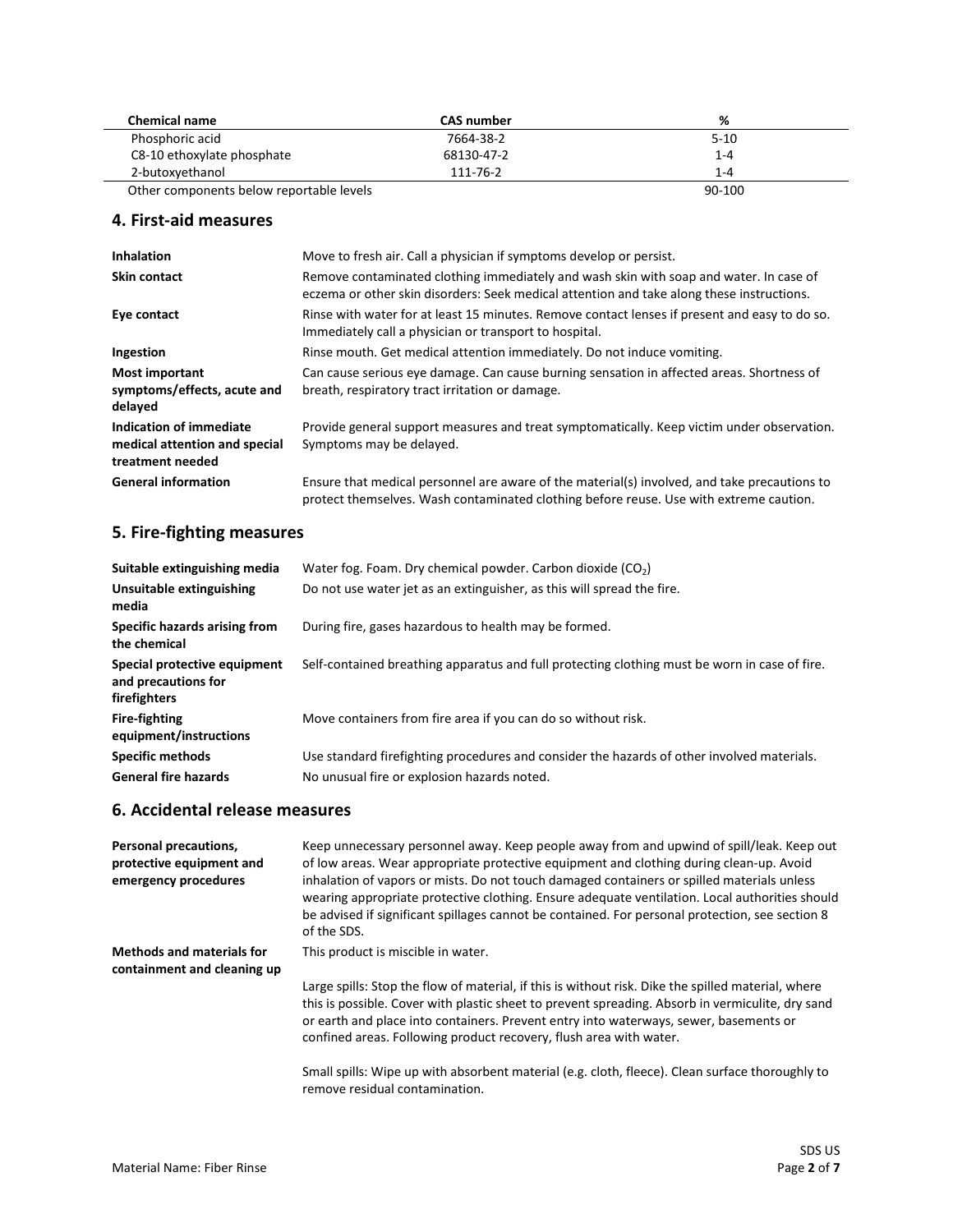|                                  | Never return spills to original container for re-use. For waste disposal, see section 13 of the<br>SDS. |  |
|----------------------------------|---------------------------------------------------------------------------------------------------------|--|
| <b>Environmental precautions</b> | Avoid discharge into areas not consistent with package labeling.                                        |  |
| 7. Handling and storage          |                                                                                                         |  |
| Dasseutis as far safa bandling   | broid broathing mist arrunage. Arraid contact with over align and electrical Arraid prolonged           |  |

| Precautions for safe nandling | AVOID DIEBUILING INSULT NOU CONTROL WILL EVES, SKIN, BND CIOLINIIS. AVOID DI OIDINEED           |
|-------------------------------|-------------------------------------------------------------------------------------------------|
|                               | exposure. Provide adequate ventilation. Wear appropriate personal protective equipment.         |
|                               | Observe good industrial hygiene practices.                                                      |
| Conditions for safe storage,  | Store in original tightly closed container. Store away from incompatible materials (see section |
| including any                 | 10 of the SDS).                                                                                 |
| incompatibilities             |                                                                                                 |

# **8. Exposure controls/personal protection**

| <b>Occupational exposure limits</b>                              |                    |
|------------------------------------------------------------------|--------------------|
| US OSHA Table Z-1 Limits for Air Contaminants (29 CFR 1910.1000) |                    |
| <b>Components</b><br>Type                                        | Value              |
| 2-butoxyethanol<br>PEL                                           | 50 ppm             |
| Phosphoric acid<br>PEL                                           | $1 \text{ mg/m}^3$ |
| <b>US ACGIH Threshold Limit Values</b>                           |                    |
| <b>Components</b><br><b>Type</b>                                 | Value              |
| 2-butoxyethanol<br><b>STEL</b>                                   | 20 ppm             |
| Phosphoric acid<br><b>STEL</b>                                   | $3 \text{ mg/m}^3$ |

#### **Biological limit values**

| <b>ACGIH Biological Exposure Indices</b> |                    |                    |                |                      |
|------------------------------------------|--------------------|--------------------|----------------|----------------------|
| <b>Components</b>                        | Value              | <b>Determinant</b> | <b>Species</b> | <b>Sampling Time</b> |
| 2-butoxyethanol                          | $200 \text{ mg/g}$ | Creatinine         | Urine          | End of shift.        |

| Appropriate engineering | Good general ventilation (typically 10 air changes per hour) should be used. Ventilation rates    |
|-------------------------|---------------------------------------------------------------------------------------------------|
| controls                | should be matched to conditions. If applicable, use process enclosures, local exhaust             |
|                         | ventilation, or other engineering controls to maintain airborne levels to an acceptable level. It |
|                         | is recommended that users of this product perform a risk assessment to determine the              |
|                         | appropriate personal protective equipment.                                                        |

#### **Individual protection measures, such as personal protective equipment**

| Eye/face protection                      | Avoid contact with eyes. Wear safety glasses with side shields (or goggles).                                                                                                                                                                                                                                                                          |
|------------------------------------------|-------------------------------------------------------------------------------------------------------------------------------------------------------------------------------------------------------------------------------------------------------------------------------------------------------------------------------------------------------|
| Skin protection                          |                                                                                                                                                                                                                                                                                                                                                       |
| <b>Hand protection</b>                   | Wear appropriate chemical resistant gloves.                                                                                                                                                                                                                                                                                                           |
| <b>Other</b>                             | Wear appropriate chemical resistant clothing. Use of an impervious apron is recommended.                                                                                                                                                                                                                                                              |
| <b>Respiratory protection</b>            | In case of insufficient ventilation, wear suitable respiratory equipment.                                                                                                                                                                                                                                                                             |
| <b>Thermal hazards</b>                   | Wear appropriate thermal protective clothing, when necessary.                                                                                                                                                                                                                                                                                         |
| <b>General hygiene</b><br>considerations | When using do not smoke or use chewing tobacco. Always observe good personal hygiene<br>measures, such as washing after handling the material and before eating, drinking, and/or<br>smoking. Routinely wash work clothing and protective equipment to remove contaminants.<br>Contaminated work clothing should not be allowed out of the workplace. |

### **9. Physical and chemical properties**

| Appearance            |         |
|-----------------------|---------|
| <b>Physical State</b> | Liquid. |
| Color                 | Pink.   |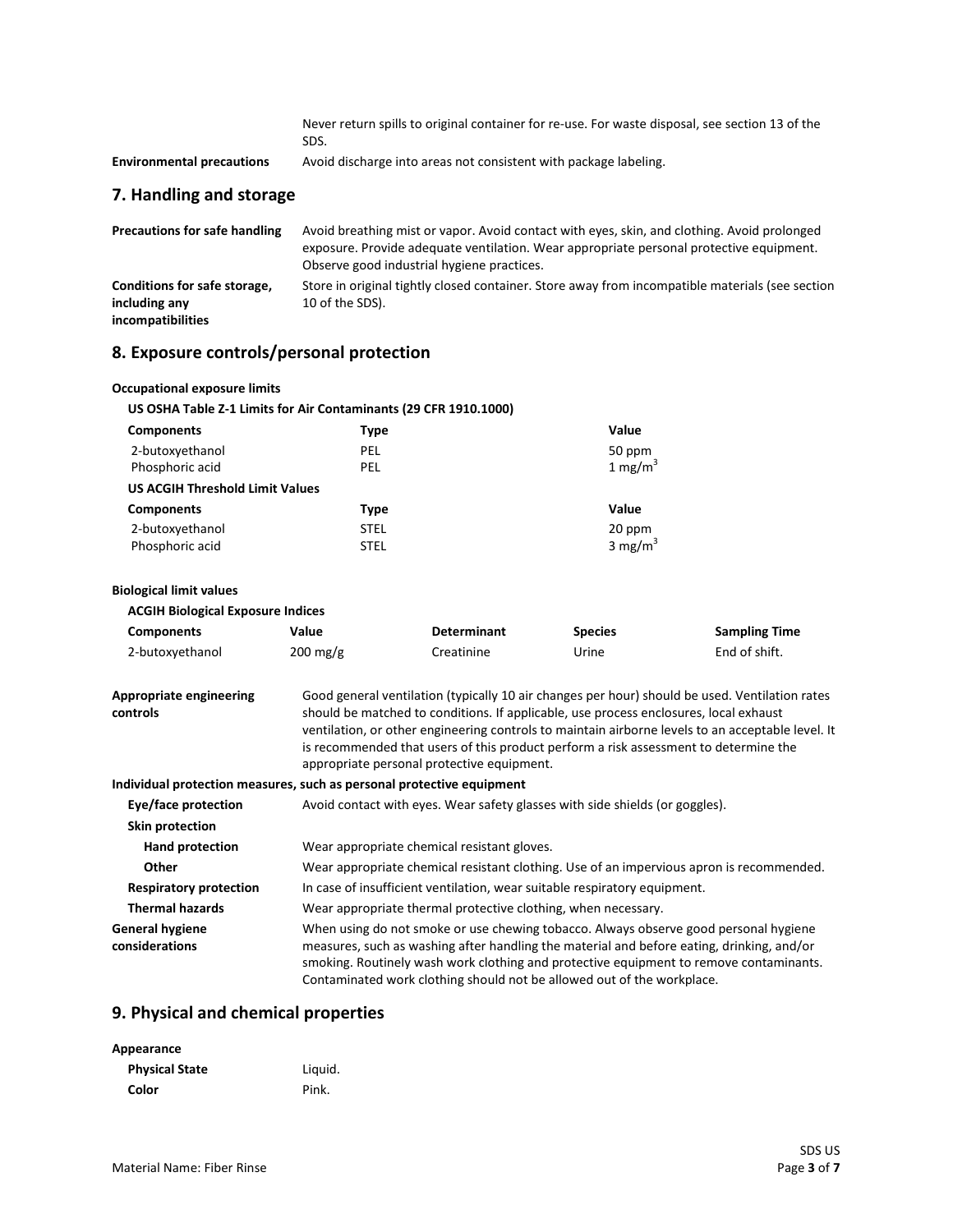| Odor                             | Pleasant.                  |
|----------------------------------|----------------------------|
| <b>Odor threshold</b>            | Not available.             |
| рH                               | $1 - 2$                    |
| <b>Melting/freezing point</b>    | 32°F (0°C) estimated.      |
| Initial boiling point and        | >212°F (>100°C) estimated. |
| boiling range                    |                            |
| <b>Flash point</b>               | Not applicable.            |
| <b>Evaporation rate</b>          | Not available.             |
| <b>Flammability</b>              | Not available.             |
| <b>Flammability Limits</b>       |                            |
| Upper                            | Not available.             |
| Lower                            | Not available.             |
| Vapor pressure                   | Not available.             |
| Vapor density                    | Not available.             |
| Specific gravity (water=1)       | 1.04                       |
| Solubility in water              | Soluble.                   |
| <b>Partition coefficient</b>     | Not available.             |
| (n-octanol/water)                |                            |
| <b>Auto-ignition temperature</b> | Not available.             |
| <b>Decomposition temperature</b> | >212°F (>100°C) estimated. |
| <b>Viscosity</b>                 | Not available.             |

# **10. Stability and reactivity**

| Reactivity                                   | This product is stable and non-reactive under normal conditions of use.                  |
|----------------------------------------------|------------------------------------------------------------------------------------------|
| <b>Chemical stability</b>                    | Material is stable under normal conditions. Store in a cool dark place.                  |
| <b>Possibility of hazardous</b><br>reactions | Hazardous polymerization does not occur.                                                 |
| <b>Conditions to avoid</b>                   | Avoid storage in elevated temperatures.                                                  |
| Incompatible materials                       | Bases, metals, sulfides, sulfites.                                                       |
| <b>Hazardous decomposition</b><br>products   | Phosphorous oxides may form when heated to decomposition. In case of fire see section 5. |

### **11. Toxicological information**

| Information on likely routes<br>of exposure                                        |                                                           |                                                                                    |
|------------------------------------------------------------------------------------|-----------------------------------------------------------|------------------------------------------------------------------------------------|
| Ingestion                                                                          | Do not ingest, can irritate and/or burn mucous membranes. |                                                                                    |
| <b>Inhalation</b>                                                                  |                                                           | Non-volatile at ambient temperatures. Mist may be irritation to respiratory tract. |
| Skin contact                                                                       | Can cause severe skin burns.                              |                                                                                    |
| Eye contact                                                                        | Can cause serious eye damage.                             |                                                                                    |
| Symptoms related to the<br>physical, chemical and<br>toxicological characteristics | Dermatitis. Rash. May cause an allergic skin reaction.    |                                                                                    |
| <b>Acute toxicity</b>                                                              | Not classified.                                           |                                                                                    |
| Product                                                                            | <b>Route and Species</b>                                  | <b>LD50</b>                                                                        |

| Fiber Rinse (CAS mixture) |                                                                                                                |                        |
|---------------------------|----------------------------------------------------------------------------------------------------------------|------------------------|
| Acute                     | Oral. rat                                                                                                      | 27,900 mg/kg estimated |
|                           | Dermal, rabbit                                                                                                 | 24,000 mg/kg estimated |
|                           | . Martin de la capital de la constitución de la constitución de la constitución de la constitución de la const |                        |

\*Estimates for product may be based on additional component data not shown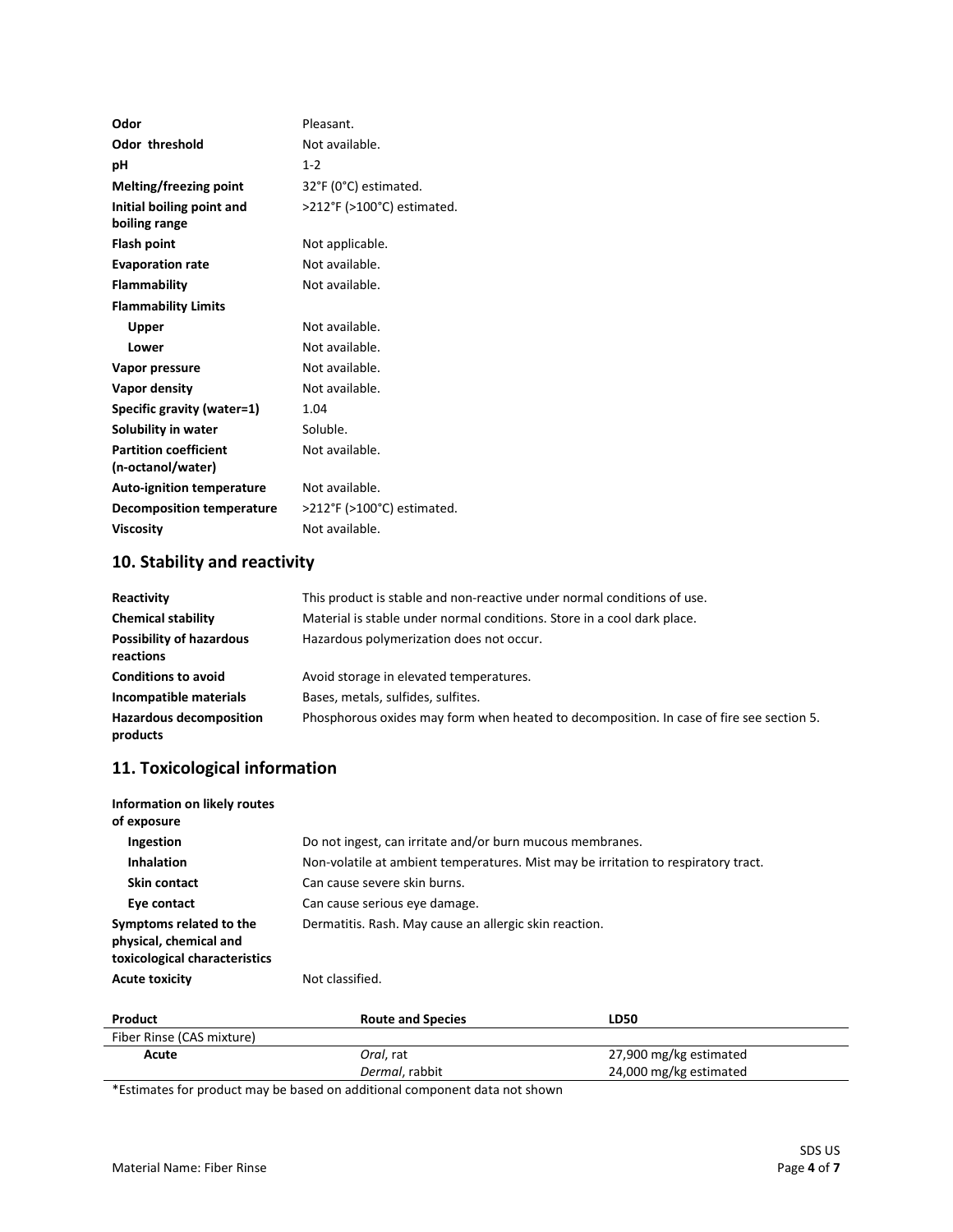| <b>Skin corrosion/irritation</b>                      | Can cause severe skin burns.                                                                                        |
|-------------------------------------------------------|---------------------------------------------------------------------------------------------------------------------|
| Serious eye damage/<br>irritation                     | Can cause serious eye damage.                                                                                       |
| <b>Respiratory sensitization</b>                      | Not considered a respiratory sensitizer.                                                                            |
| <b>Skin sensitization</b>                             | Not considered a skin sensitizer.                                                                                   |
| Germ cell mutagenicity                                | No data available to indicate product or any components present at greater than 0.1% are<br>mutagenic or genotoxic. |
| Carcinogenicity                                       | Not considered a carcinogen.                                                                                        |
|                                                       | OSHA Specifically Regulated Substances (29 CFR 1910.1001-1050)                                                      |
| Not Listed.                                           |                                                                                                                     |
| <b>Reproductive toxicity</b>                          | No data available.                                                                                                  |
| Specific target organ toxicity<br>- single exposure   | May cause damage to the upper respiratory tract with prolonged inhalation.                                          |
| Specific target organ toxicity<br>- repeated exposure | No data available.                                                                                                  |
| <b>Aspiration hazard</b>                              | No data available.                                                                                                  |

# **12. Ecological information**

| Product                   | <b>Species</b>        | LC <sub>50</sub>     |
|---------------------------|-----------------------|----------------------|
| Fiber Rinse (CAS mixture) |                       |                      |
| Aquatic                   |                       |                      |
| Fish                      | <b>Fathead Minnow</b> | 1,900 mg/L estimated |

| Persistence and degradability                                 | No data available.                                           |  |
|---------------------------------------------------------------|--------------------------------------------------------------|--|
| <b>Bioaccumulative potential</b>                              | Not data available                                           |  |
| Partition coefficient n-octanol/water ( $log K_{\text{ow}}$ ) |                                                              |  |
|                                                               | Not available.                                               |  |
| Mobility in soil                                              | No data available.                                           |  |
| Other adverse effects                                         | May be harmful to plants or wildlife in high concentrations. |  |

# **13. Disposal considerations**

| <b>Disposal instructions</b>          | Collect and reclaim or dispose in sealed containers at licensed waste disposal site. Dispose of<br>contents/container in accordance with local/regional/national/international regulations.                             |
|---------------------------------------|-------------------------------------------------------------------------------------------------------------------------------------------------------------------------------------------------------------------------|
| Local disposal regulations            | Dispose in accordance with all applicable regulations                                                                                                                                                                   |
| Hazardous waste code                  | The waste code should be assigned in discussion between the user, the producer and the<br>waste disposal company.                                                                                                       |
| Waste from residues/unused<br>product | Dispose of in accordance with local regulations. Empty containers or liners may retain some<br>product residues. This material and its container must be disposed of in a safe manner. (see:<br>Disposal instructions). |
| <b>Contaminated packaging</b>         | Empty containers should be taken to an approved waste handling site for recycling or<br>disposal. Since emptied containers may contain product residue, follow label warnings even<br>after container is emptied.       |

# **14. Transport information**

| <b>DOT</b> |        |
|------------|--------|
| UN number  | UN1760 |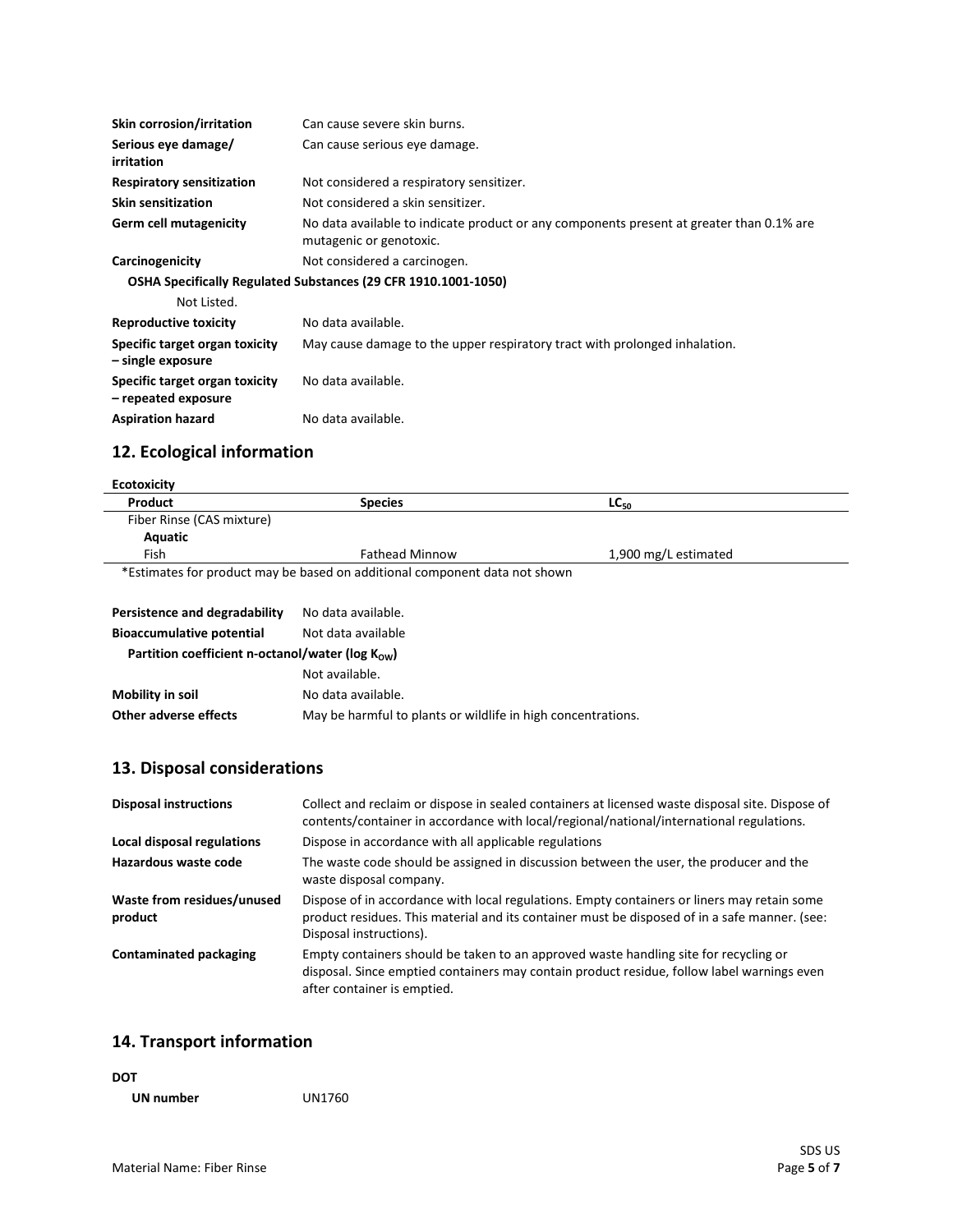| UN proper shipping name            | Corrosive liquid, n.o.s. (Contains: Phosphoric acid)                     |  |
|------------------------------------|--------------------------------------------------------------------------|--|
| Transport hazard class(es)         |                                                                          |  |
| <b>Class</b>                       | 8                                                                        |  |
| Subsidiary risk                    | ۰                                                                        |  |
| Packaging group                    | Ш                                                                        |  |
| <b>Marine pollutant</b>            | No                                                                       |  |
| Special precautions for user       | Read safety instructions, SDS, and emergency procedures before handling. |  |
| <b>Transport in bulk according</b> | Not intended to be transported in bulk.                                  |  |

**Transport in bulk according to Annex II of MARPOL 73/78 and the IBC Code DOT**



#### **15. Regulatory information**

#### **US federal regulations**

**SARA 302 Extremely hazardous substance** Not listed. **SARA 304 Emergency release notification** Not listed.

#### **SARA 311/312 Hazard Categories**

Immediate Hazard - Yes

- Delayed Hazard No
- Fire Hazard No
- Pressure Hazard No
- Reactivity Hazard No

### **SARA 313 (TRI reporting)**

Not listed.

# **16. Other information, including date of preparation or last revision**

| Issue date                | 10/15/2014                                         |
|---------------------------|----------------------------------------------------|
| <b>Revision date</b>      | 10/15/2014                                         |
| <b>Version#</b>           | 1                                                  |
| HMIS <sup>®</sup> ratings | Health: 2<br>Flammability: 0<br>Physical hazard: 0 |
| <b>NFPA ratings</b>       | Health: 2                                          |